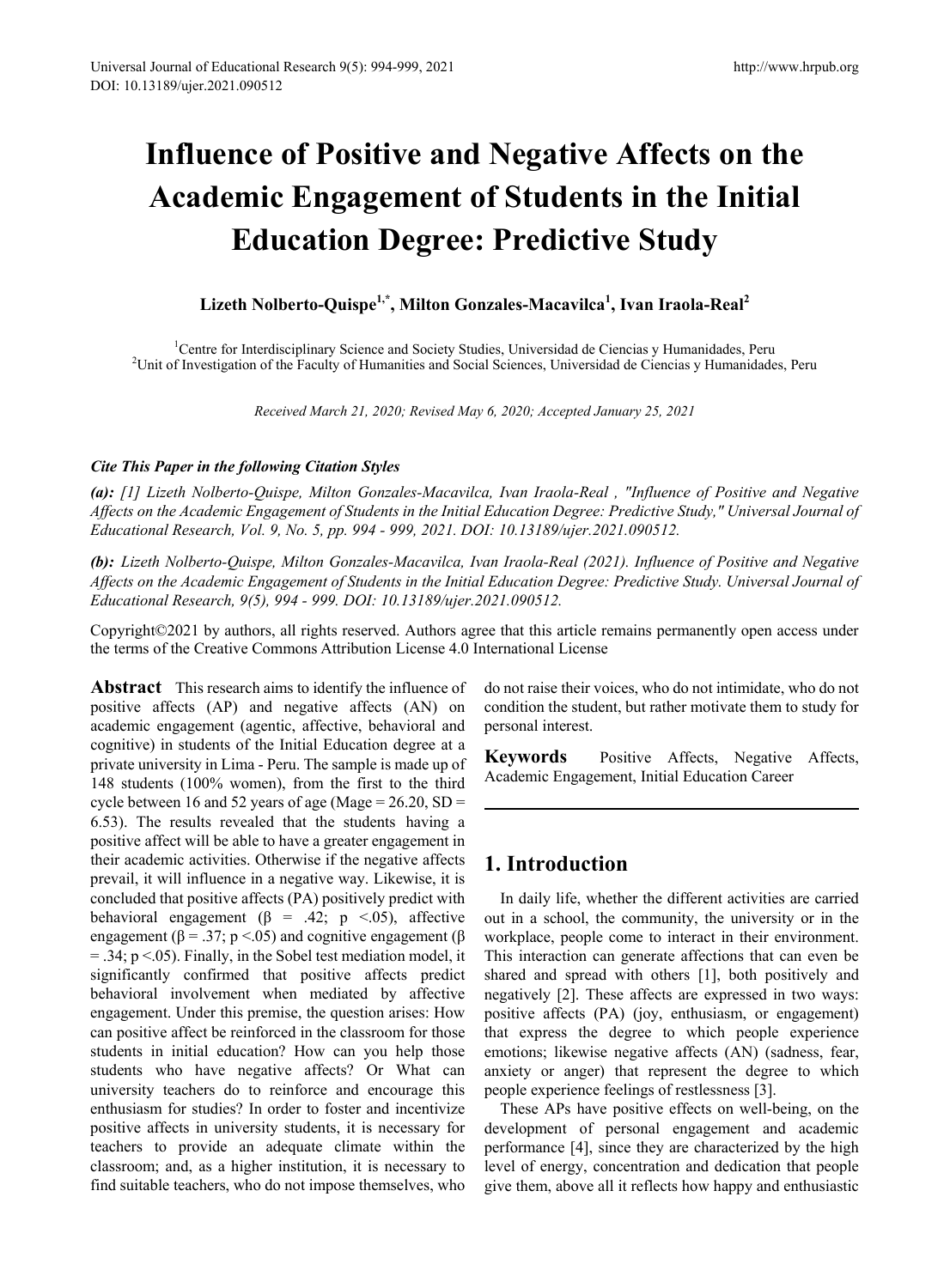they are. feel [5]; and ANs such as anxiety or stress negatively affect the general functioning of students [6], due to the different academic demands they face. However, before AN they must have the capacity to resolve them optimally, with the sole purpose of maintaining adequate academic performance and meeting the established goal [7].

These two opposite poles (AP and AN) are closely related to well-being, mental health [6], and are also of vital importance in future teachers [4]. And all the more so, because the female teaching population is more prone to psychiatric problems when pursuing a professional career [8]. That is why, it is important to investigate it in university students of the careers of education who will be the future Peruvian teachers. In this way, strengthening their ability to face any type of difficulty, for which it is necessary to avoid having negative positions, leaving aside discouragement and depression [9].

Faced with this situation that occurs in the university student, the term of engagement appears, which is based on positive psychology, whose fundamental aspect is to have the impetus, in order to remove the existence of that negative energy, such as fatigue and the disorder [10], [11]. Although it is true, the engagement occurs in the labor field; however, the different activities that students carry out are considered as a type of work that is known as academic engagement [12]. Likewise, academic engagement is the degree to which students are actively involved in learning and demonstrating the complete opposite of lack of interest. For this reason, John Marshall Reeve conceives of engagement as the motivation of students to carry out different academic activities; being able to analyze in four types of engagement that are: the cognitive, the behavioral, the affective and the identical [13].

Cognitive engagement refers to when the student is involved in his studies using planned strategies to achieve optimal learning [13]. Behavioral engagement is reflected when the student begins his academic activities with effort, concentration, attention or persistence and constant participation in class [14]. Likewise, affective engagement is expressed when the student shows interest, pleasure and enthusiasm for new academic challenges [15], [16]. And, finally, the agentic engagement, in which the student shows his wishes and needs by giving verbal contributions, thus expressing his needs with the aim of a pleasant environment [17], [18].

## **Difference between positive affects and affective engagement**

Previously, positive affects and affective engagement were mentioned, so it is important to clarify the difference between the two. For this, it must be understood that positive affects at the first sight can be directly related to affective engagement, however, these two variables have

definitions and a point of view that makes them different. This requires that positive affect (PA) represents "the extent to which an individual feels enthusiastic, active and alert", while negative affect (AN) "is characterized by sadness and lack of spirit" [19], both expressing themselves in life in general. On the other hand, the affective engagement for Reeve [16] is expressed in the academic field when the student shows interests and expresses positive emotions when performing tasks [16]; likewise, it refers to the affiliation of the student with his career and the enthusiasm he shows in the face of educational challenges [18].

This positive affect refers to a state in which the individual is in order to later demonstrate it towards studies, and this is complemented by the affective engagement so that it can be reflected in different academic activities. In other words, positive affect is going to be related to affective engagement to study; however, it should be noted the difference that enthusiasm, joy, engagement to daily life in general or to all people is one thing and study is another thing (affective engagement). Therefore, it can be concluded that positive affects are not equal to academic engagement, however, they must be closely linked for good academic performance.

Therefore, in order to know how affects affect academic engagement, this research aims to analyze the influence of positive affects (AP) and negative affects (AN) on the engagement of students in the initial education professional career of a private university of Lima-Peru.

Thus, according to the objective of the investigation, the following hypothetical (Fig. 1) model is proposed.



**Figure 1.** Hypothetical Research Model. The beta (β) coefficients represent the predictive relationships.

# **2. Methodology**

## **Participants**

The sample was 148 students (100% female) between the ages of 16 and 52 (Mage =  $26.20$ , SD =  $6.53$ ) of the first cycle of studies of the initial education degree at a private university in Lima-Peru.

#### **Measure**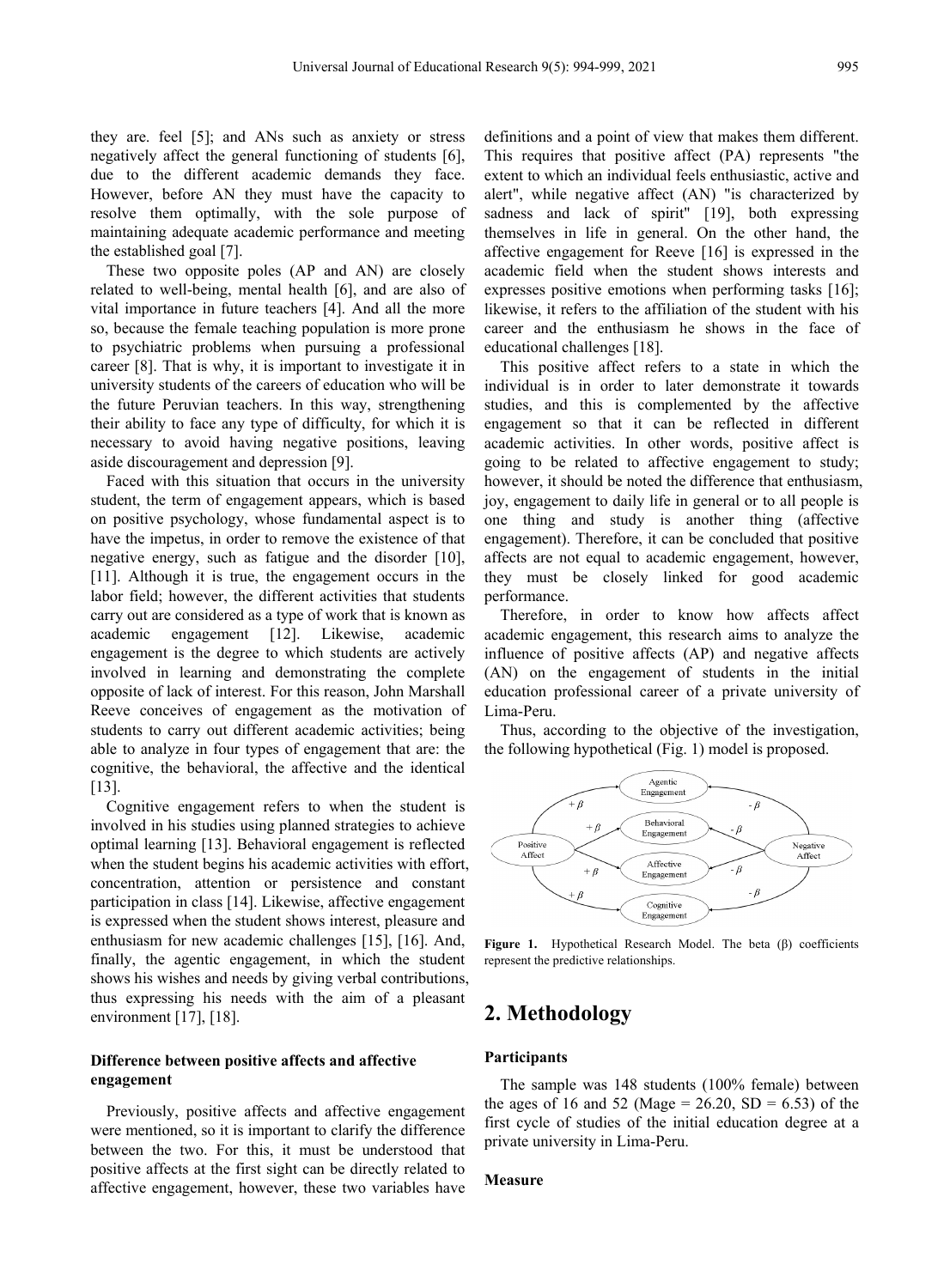Reeve and Ching-Mei Academic Engagement Scale [20]. This scale assesses the four dimensions of engagement: agentic, behavioral, cognitive, and emotional. It has 22 items with five response dimensions on the Likert scale. The items were organized as follows to evaluate the four types of engagement: Agentic (items: 1-5); behavioral (items: 6-10); emotional (items: 11-14); and cognitive (items: 15-22). For the present study, the validity tests using exploratory factor analysis (AFE) were satisfactory, so the sample adequacy test of Kayser Meyer and Olkin (KMO) was: .75. Likewise, the reliability with the Cronbach's alpha coefficient was .87; for the cognitive engagement subscale; .86 for the behavioral engagement subscale; of .80 for the affective engagement subscale; of .85 for the identical engagement subscale; and the reliability for the full scale was .75, proving to be reliable [21].

Scale of Positive and Negative Affect Schedule of López-Gómez, Hervás and Vásquez [22]. This scale evaluates the two polarities of the affects, the AP and the AN, consisting of 20 items, with 5 response dimensions on the Likert scale. The instrument was adapted for university students with an adapted version of 15 items; of which 7 items correspond to AP and 8 to AN [23]. Also, the validity tests were satisfactory, thus the KMO was .71. And for the reliability analysis with the internal consistency method it was observed that the positive affect subscale obtained a Cronbach's alpha coefficient of .66, and for the negative affect subscale it was .78; demonstrating that both scales are reliable [24].

## **3. Results**

## **Relationship between variables**

The analysis of the correlations between the variables was performed using Pearson's rho, thus evaluating the magnitude of the correlation coefficients, taking as a reference the Cohen criteria [25] for the social sciences (mild,  $r = .10 - .23$ ; moderate,  $r = .24 - .36$ ; strong,  $r = .37$  or more); therefore, these criteria are suitable for educational research.

Regarding relationships, Table 1 shows that positive affect has a positive, slight and significant relationship with identical engagement. This means that, if students feel enthusiastic, they could provide contributions in class or feel the motivation to do it. It can also be mentioned that positive affect has a positive, strong and significant relationship with behavioral engagement; In other words, if the students are in a good mood, they could focus, take notes, participate, and be attentive in class. Then, positive affect has a positive, moderate and significant relationship with affective engagement, that is, if the future teacher feels energized, enthusiastic or in a good mood, she could show interest and curiosity to learn new things in class. Finally, positive affect presents a positive, moderate and significant relationship with cognitive engagement, which means that, if the student experiences positive emotions such as self-confidence, this could be associated with the development of planning strategies to obtain learning.

Also, in Table 1, it can be observed that negative affect presents a negative, slight and significant relationship with identical engagement, in other words, the high levels of fear, mistrust or bad mood presented by the students are related to weak wishes to contribute or support teachers during classes. Likewise, negative affect has a negative, moderate and significant relationship with behavioral engagement, that is, if the future teacher is highly anxious, stressed or suspicious, she may have difficulties concentrating during class or vice versa. Also, negative affect has a negative, moderate and significant relationship with affective engagement, in other words, if the student experiences high levels of fear, sadness, or mistrust, he may have weak levels of curiosity or interest in learning new things in the classroom or vice versa. Finally, negative affect has a negative, moderate and significant relationship with cognitive engagement, this can explain why high levels of anxiety, tension or fear are associated with disorganization and the non-planning of educational activities.

| Variable                 |         |          |          |          |          |      |
|--------------------------|---------|----------|----------|----------|----------|------|
| 1. Agentic Engagement    | (85)    |          |          |          |          |      |
| 2. Behavioral Engagement | $22**$  | .86)     |          |          |          |      |
| 3. Affective Engagement  | .14     | $74***$  | (.80)    |          |          |      |
| 4. Cognitive Engagement  | $27**$  | $.69***$ | $.72***$ | (.87)    |          |      |
| 5. Positive Affect       | $.21*$  | $42***$  | $36***$  | $34***$  | (66)     |      |
| 6. Negative Affect       | $-23**$ | $-28**$  | $-25**$  | $-30***$ | $-33***$ | (78) |

**Table 1.** Pearson correlation coefficients.

Note. \*, \*\*, \*\*\* shows significant relationships.  $\bm{\gamma} > .05$ , \*\* $p < .01$ , \*\*\* $p < .001$ (bilateral).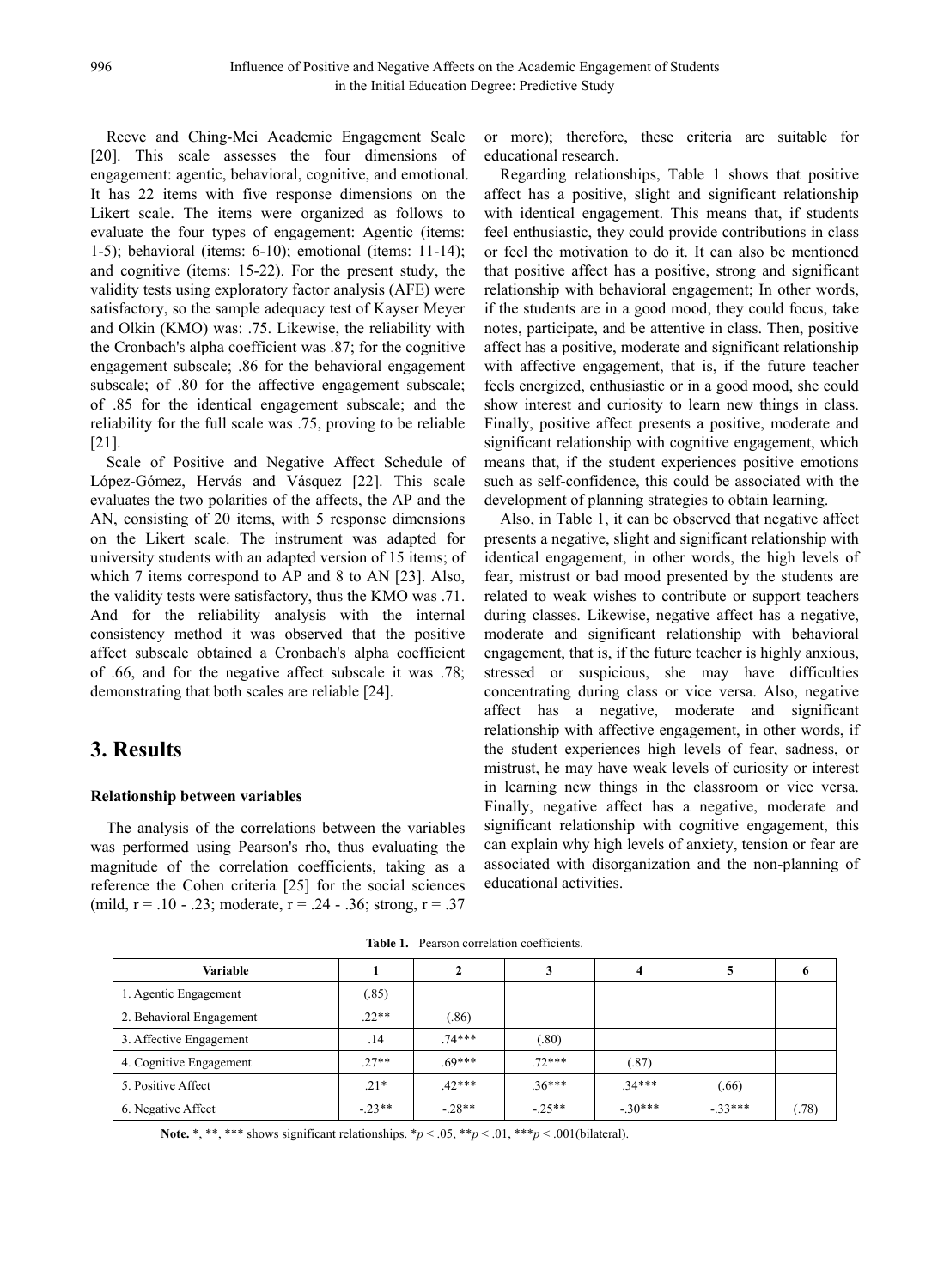The results can be summarized as follows (Fig. 2), thus confirming the hypothetical model.



**Figure 2.** Relationship analysis in the hypothetical research model.

#### **Linear regression**

After the analysis of the relationships between the variables, a multiple linear regression analysis was performed [26] and it was confirmed that of the two affects (AP and AN), that the positive affect predicts behavioral compromise (Table 2). Thus, it was found that in the model of the two predictor variables, the variable positive affect ( $\beta$  = .37, p <.05), positively predicts behavioral engagement. This means that students who feel excited, active, optimistic, comfortable or satisfied can be expected; They will pay more attention, be focused and persist in their studies.

**Table 2.** Regression Beta Coefficients.

|                     | Dependent variable    |                  |  |
|---------------------|-----------------------|------------------|--|
| Predictor variables | Behavioral engagement |                  |  |
| Positive affect     | $R^2 = 0.17$          | $\beta = .37***$ |  |

**Note**. \*p < .05, \*\*p < .01, \*\*\*p < .001.

Then in Table 3, it is observed that the variable positive affects positively and significantly predicts affective engagement ( $\beta = 0.37$ , p < 0.01), indicating that students with positive affects (well-being, joy, optimism, etc.) will present interest and enthusiasm for their academic activities.

**Table 3.** Regression Beta Coefficients.

|                     | Dependent variable   |                  |  |
|---------------------|----------------------|------------------|--|
| Predictor variables | Affective engagement |                  |  |
| Positive affect     | $R^2 = .13$          | $\beta = .37***$ |  |

**Note**. \*p < .05, \*\*p < .01, \*\*\*p < .001.

Likewise, in Table 4, it is evident that positive affect again predicts cognitive engagement ( $\beta = .34$ , p <.01). From the result of this regression, it can be inferred that students who have a positive affect (well-being, joy, optimism, etc.) will present a planned learning and organize themselves when studying.

**Table 4.** Regression Beta Coefficients.

|                     | Dependent variable   |                  |  |
|---------------------|----------------------|------------------|--|
| Predictor variables | Cognitive engagement |                  |  |
| Positive affect     | $R^2 = .12$          | $\beta = .37***$ |  |

**Note**. \*p < .05, \*\*p < .01, \*\*\*p < .001.

#### **Mediation Model**

Linear regression analysis showed significant predictions of positive affect with behavioral, emotional, and cognitive engagement; It is also known that at the intra-scale level, the types of engagement are predicted in a positive and significant way. With these results, a mediation model is proposed to estimate the effect between positive affect (predictive variable) on behavioral engagement (output variable) mediated by affective engagement (mediator variable).

To complete the mediation model, the steps of Baron and Kenny were used [27]. Firstly, the predictive value of the positive affects of the students and their affective engagement were analyzed. The second step was to examine the predictive value of positive affect with behavioral engagement. The third step was to study the predictive value of affective engagement and behavioral engagement. The fourth step analyzed the predictive value of positive affects and emotional engagement (both variables) on behavioral engagement. Significant prediction coefficients corresponding to a mediation model were found in all four steps.

Finally, the confirmation of the mediation model was performed with the Sobel test [28], with which it was observed that the effect of positive affect (predictive variable) on behavioral engagement (dependent variable) is reduced when analyzed as a predictor variable. with affective engagement. All this shows that positive affect predicts the student's behavioral engagement when it is mediated by affective engagement (mediating variable) (Fig. 3). This indicates that positive affects need affective engagement in order to predict adequate levels of behavioral engagement.



**Figure 3.** Mediation model.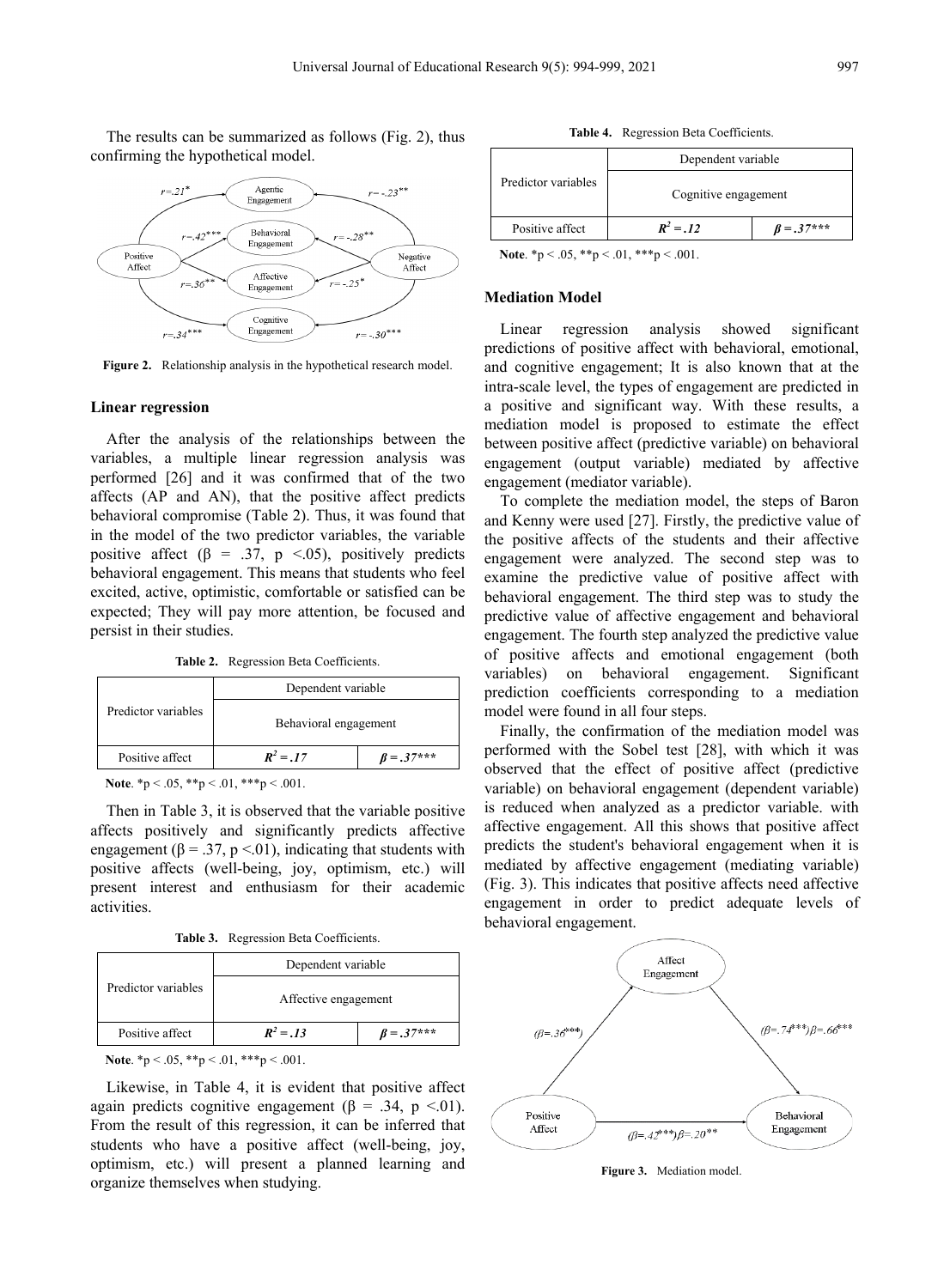## **4. Conclusions**

The objective of this study was to analyze the influence of positive and negative effects on academic engagement; and thus, the results showed that positive affect predicts the behavioral, affective and cognitive component. Likewise, in the mediation model, positive affect cannot predict behavioral engagement if previously this affect is not mediated by positive emotions in the student's life; In other words, the positive effects of students' everyday life predict behavioral engagement only if it is mediated by interest or enjoyment in study or academic tasks (affective engagement).

Faced with the results, university students in the initial education degree must present or develop positive affection. This situation makes us reflect as teachers; first, to identify students with positive effects and to maintain them; and second, to find students who have negative effects and to try to gradually modify them. Likewise, it is necessary to awaken the affective engagement, that is, awakening in them the motivation, the interest, the enthusiasm and the pleasure for the study.

Under this premise, the question arises: How can positive affect be reinforced in the classroom for those students in initial education? How can you help those students who have negative affects? Or What can university teachers do to reinforce and encourage this enthusiasm for studies? In order to foster and incentivize positive affects in university students, it is necessary for teachers to provide an adequate climate within the classroom; and as a higher institution, it is necessary to find suitable teachers, who do not impose themselves, who do not raise their voices, who do not intimidate, who do not condition the student, but rather motivate them to study for personal interest. This could indicate that in the first years or the first two cycles they have to make a filter with those teachers, so that the student, together with the teacher, can work hand in hand and identify those who have negative effects and reinforce with those who do have positive affects.

From this, the following question can be asked: What can be done so that those students who have positive affects show affective engagement? For example: When a student is optimistic, in a good mood, empathetic, calm in the face of the problems raised and studies for evaluations, there he is showing that positive affects prevail in him; however, he does not carry out the academic tasks by himself, and he expects to be told what they have to do. It is there that the teacher must be very observant in order to work with that student and reinforce the affective engagement. This is a need that teachers must work on and, being open to future research on how positive affect can become affective engagement.

## **REFERENCES**

- [1] Gil, E., Llorens, S. and Torrente, P.: Compartiendo afectos positivos en el trabajo: el rol de la similitud en los equipos. Pensamiento Psicológico, 13 (1), 93-103 (2015).
- [2] Hatfield, E., Rapson, R. L. and Le, Y. L.: Emotional Contagion and Empathy. In J. Decety & W. Ickes. Editor: The Social Neuroscience of Empathy. Cambridge (2009).
- [3] Porto, A., Fonseca, D., Ferraz, R., Murgo, C.: Relações entre afetos positivos e negativos e os cinco fatores de personalidade, 20(2), 92-1001 (2015).
- [4] Pinedo, R., Arroyo, M. and Caballero, C.: Afectividad positiva y negativa en el futuro docente: relaciones con su rendimiento académico, salud mental y satisfacción con la vida, 20, 11-26 (2017).
- [5] Watson, D., Clark, L, Carey, and G.: Development and validation of brief measures of positive and negative affect: The PANAS scales, Journal of Personality and Social Psychology, 54, 1063-1070 (1988).
- [6] Alkhalaf, A.; Positive and negative affect, anxiety, and academic achievement among medical students in Saudi Arabia. International Journal of Emergency Mental Health and Human Resilience, 20 (2), 397 (2018).
- [7] Caballero, C., Abello, R. and Palacio, J.: Relación del Burnout y el rendimiento académico con la satisfacción frente a los estudios en estudiantes universitarios, Avances en Psicología Latinoamericana, 25 (2), 98-111 (2007)
- [8] Bermejo-Toro, l. and Prieto-Ursúa, M.: Absenteeism, burnout and symptomatology of teacher stress: sex differences. International Journal of Educational Psychology, 3 (2), 175-201 (2014).
- [9] Gutiérrez, J., Montoya, L., Toro, B., Briñón, M., Rosas, E. and Salazar, L.: Depresión en estudiantes universitarios y su asociación con el estrés académico, 24 (1), 7-17 (2010).
- [10] Parra, P.: Relación entre el nivel de Engagement y el rendimiento académico teórico/práctico. Revista de Educación en Ciencias de la Salud, 7(1), 57-63 (2010).
- [11] Vera, B.: Psicología Positiva: Una nueva forma de entender la psicología, Papeles del psicólogo, 27(1), 3-8 (2006).
- [12] Ouweneel, E. and Schaufeli, W.: Believe, and you will achieve: changes over time in self efficacy, engagement, and performance. Applied Psychology: Health and Well-Being, 5(2), 225- 247 (2013).
- [13] Reeve, J.: A Self-determination Theory Perspective on Student Engagement. Handbook of Research on Student Engagement, 149-172 (2012).
- [14] Skinner, E., Kinderman, T. and Furrer, C.: A motivational perspective on engagement and disaffection; Conceptualization and assessment of children´s behavioral and emotional participation in academic activities in the classroom, Educational and Psychological Measurement, 69(3), (2009).
- [15] Skinner, E., Furrer, C., Marchand, G. and Kinderman, T.: Engagement and disaffection in the classroom: Part of a larger motivational dynamic? Journal of Educational Psychology, 100(4), 765-781 (2008).